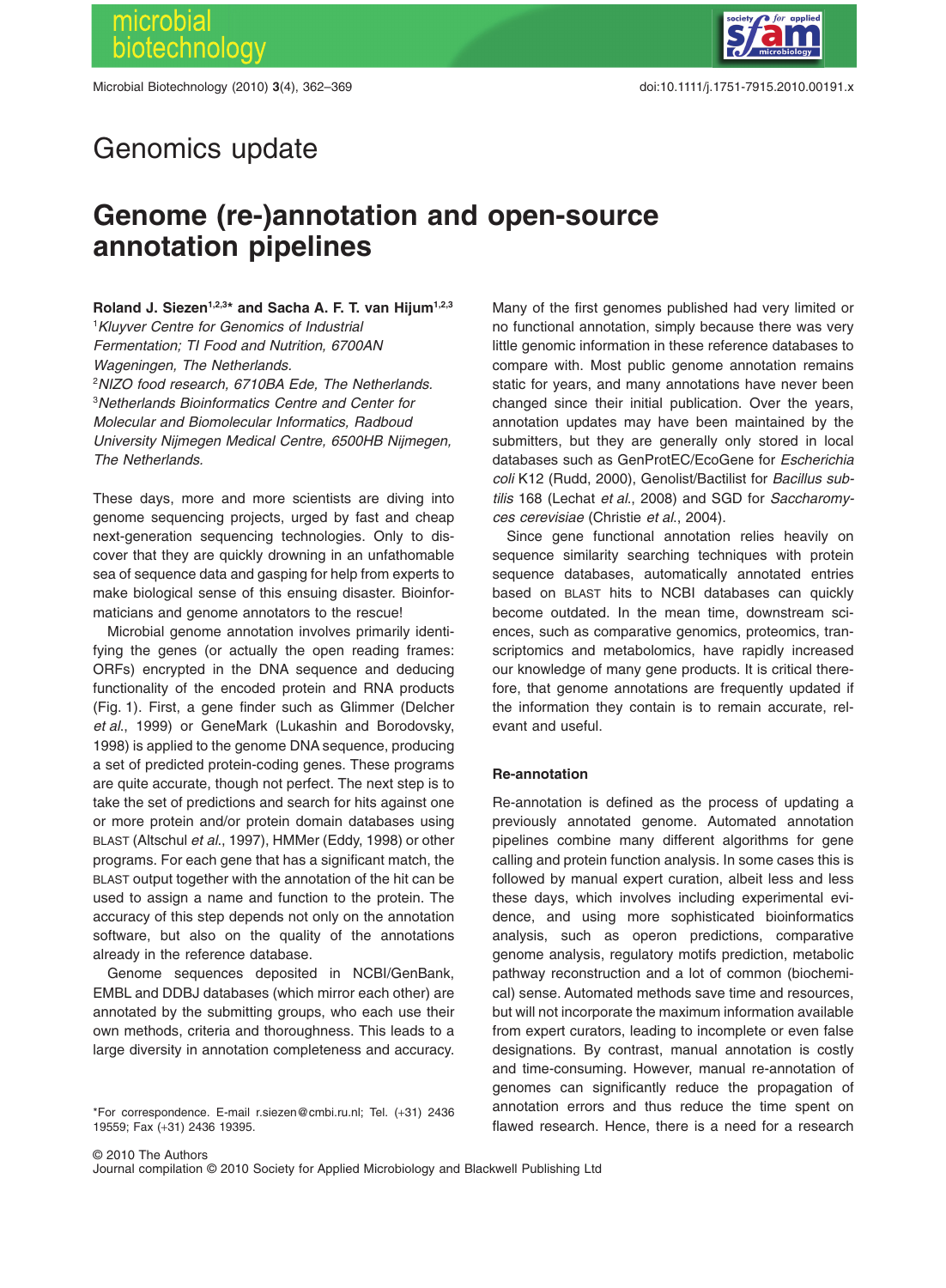

**Fig. 1.** A generalised flow chart of genome annotation. Statistical gene prediction: use of methods like GeneMark or Glimmer to predict protein-coding genes. General database search: searching sequence databases (typically, NCBI NR) for sequence similarity, usually using BLAST. Specialized database search: searching domain databases (such as Pfam, SMART and CDD), for conserved domains, genome-oriented databases (such as COGs), for identification of orthologous relationship and refined functional prediction, metabolic databases (such as KEGG) for metabolic pathway reconstruction and other database searches. Prediction of structural features: prediction of signal peptide, transmembrane segments, coiled domain and other features in putative protein functions.

community-wide review and regular update of genome interpretations.

Re-annotations can be published in literature or made available on websites. Examples of published re-annotated genomes are unfortunately rare compared with the rapidly increasing number of sequenced genomes. A first overview of re-annotated genomes was made by (Ouzounis and Karp, 2002). In Table 1 we list some more recently re-annotated microbial genomes. In the latest cases, next-generation technologies have been used for re-sequencing of the original strain prior to re-annotation. Exemplary is the re-sequencing and re-annotation of *B. subtilis* 168 (Barbe *et al*., 2009), published 12 years after the original genome paper (Kunst

|  | Table 1. Selection of re-annotated microbial genomes. |  |
|--|-------------------------------------------------------|--|
|  |                                                       |  |

*et al*., 1997). About 2000 sequence differences were revealed, mainly single nucleotide polymorphisms (SNPs), allowing correction of some frameshifts and variation of amino acid residues prior to re-annotation (Table 1).

#### **Standardized (re)-annotation databases**

Many (re)annotation databases exist (see Table 2 for an overview), of which a few are general: DDBJ, EMBL, Pedant and NCBI GenBank. The ERGO resource is the only commercial database. Some of these databases contain manually curated and standardized gene functions (e.g. ERGO, RefSeq and Genome Reviews). Many of these databases contain gene functions compiled from

| Genome                           | Re-sequencing    | Deleted<br>genes | <b>New</b><br>genes | Corrected<br>genes <sup>b</sup> | Original<br>publication | Publication                |
|----------------------------------|------------------|------------------|---------------------|---------------------------------|-------------------------|----------------------------|
| Eukaryotes                       |                  |                  |                     |                                 |                         |                            |
| Saccharomyces cerevisiae         | No               | 370              | 3                   | 46                              | 1996                    | Wood <i>et al.</i> (2001)  |
| Aspergillus nidulans             | No               |                  | 640                 | 494                             | 2005                    | Wortman et al. (2009)      |
| Prokaryotes                      |                  |                  |                     |                                 |                         |                            |
| Bacillus subtilis 168            | 454 pyro, Solexa |                  | 171 <sup>a</sup>    | 326                             | 1997                    | Barbe <i>et al.</i> (2009) |
| Campylobacter jejuni NCTC11168   | No               |                  |                     |                                 | 2000                    | Gundogdu et al. (2007)     |
| Escherichia coli CFT073          | No               | 608              | 299                 | 435                             | 2002                    | Luo et al. (2009)          |
| Mycobacterium tuberculosis H37Rv | No               | 10               | 82                  | 60                              | 1998                    | Camus et al. (2002)        |
| Zymomonas mobilis ZM4            | 454 pyro         | 271              | 48 <sup>a</sup>     | 539                             | 2005                    | Yang <i>et al.</i> (2009)  |

**a.** Includes new pseudogenes.

**b.** Includes corrected pseudogenes, but not genes with SNPs leading to only amino acid changes.

#### © 2010 The Authors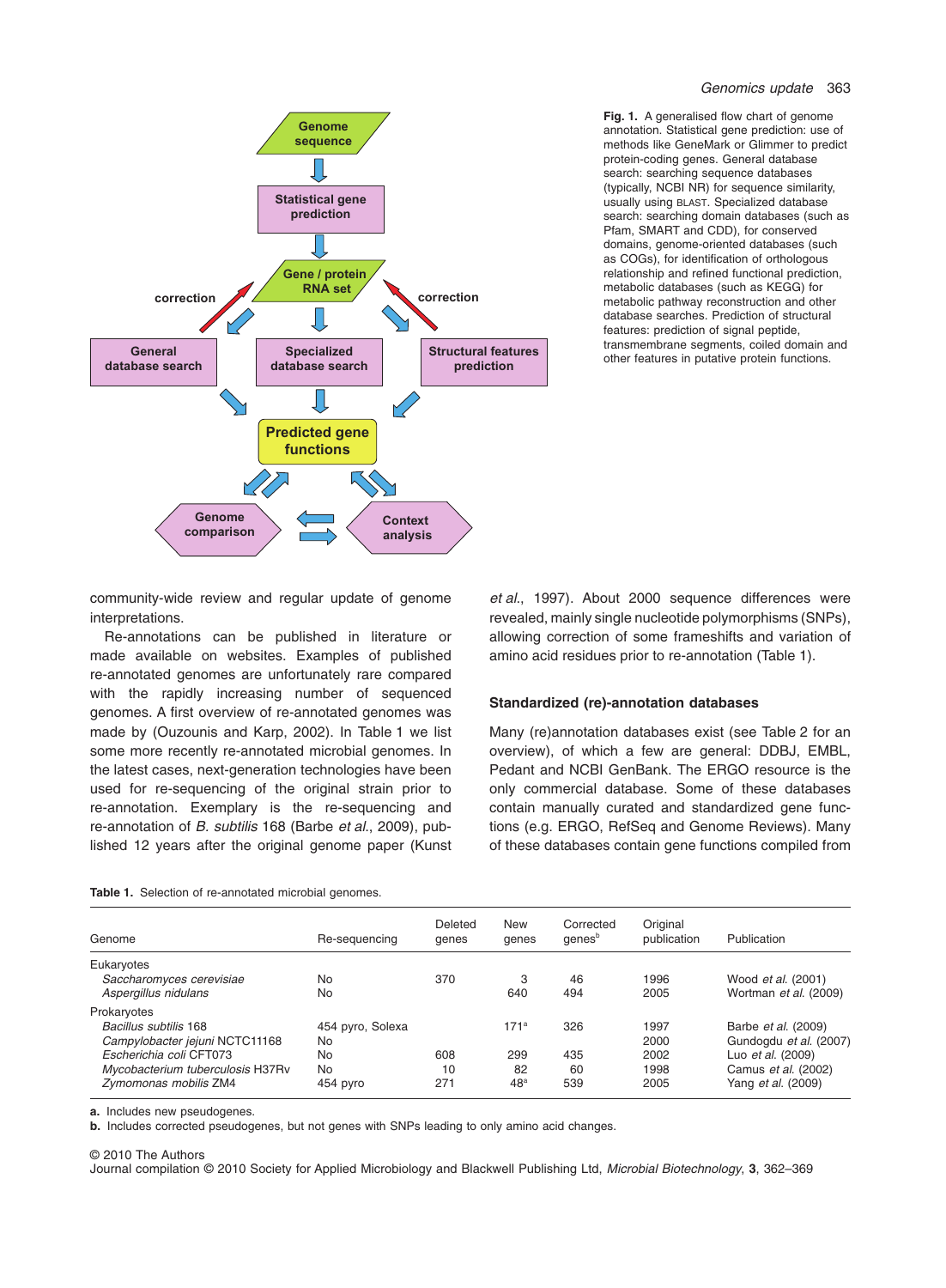#### **Table 2.** Genome (re-)annotation databases.

| Database                                      | Organization                                                       | Description                                                                                                                   | Access/distribution                                                                                                           | Reference                                            |
|-----------------------------------------------|--------------------------------------------------------------------|-------------------------------------------------------------------------------------------------------------------------------|-------------------------------------------------------------------------------------------------------------------------------|------------------------------------------------------|
| <b>NCBI Genbank</b>                           | National Institutes of Health, USA                                 | An annotated collection of all publicly<br>available DNA sequences                                                            | http://www.ncbi.nlm.nih.gov/<br>Genbank                                                                                       | Benson et al. (2009)                                 |
| <b>DDBJ</b>                                   | DDBJ (DNA Data Bank of Japan)                                      | General nucleotide database                                                                                                   | http://www.ddbj.nig.ac.jp/                                                                                                    | None                                                 |
| <b>EMBL</b>                                   | EMBL-EBI                                                           | Nucleotide sequence database                                                                                                  | http://www.ebi.ac.uk/embl/                                                                                                    | None                                                 |
| <b>Entrez Genome</b><br>Project               | National Institutes of Health, USA                                 | Collection of complete and incomplete<br>genome sequences                                                                     | http://www.ncbi.nlm.nih.gov/sites/<br>entrez?db=genomeprj                                                                     | None                                                 |
| ERGO                                          | Integrated Genomics, USA                                           | A systems-biology informatics toolkit for<br>comparative genomics                                                             | http://www.integratedgenomics.<br>com/ergo.html<br>Commercial license                                                         | Overbeek et al. (2003)                               |
| Genome<br>Reviews                             | EMBL-EBI                                                           | Up-to-date, standardised and<br>comprehensively annotated complete<br>genomes                                                 | http://www.ebi.ac.uk/<br>GenomeReviews/                                                                                       | Sterk et al. (2006)                                  |
| RefSeq                                        | National Institutes of Health, USA                                 | A curated non-redundant sequence<br>database                                                                                  | www.ncbi.nih.gov/RefSeq/                                                                                                      | Pruitt et al. (2009)                                 |
| The SEED                                      | Fellowship for integration of<br>genomes (FIG)                     | Subsystems approach to genome<br>annotation                                                                                   | http://www.theseed.org/wiki/<br>index.php/Main_Page                                                                           | Overbeek et al. (2005)                               |
| <b>IMG</b>                                    | DOE Joint Genome Institute, USA                                    | Integrated microbial genomes database                                                                                         | http://img.jgi.doe.gov                                                                                                        | Markowitz et al. (2006);<br>Markowitz et al. (2010)  |
| Microbes<br>Online                            | Virtual Institute for Microbial Stress<br>and Survival             | An integrated portal for comparative and<br>functional genomics                                                               | http://www.microbesonline.org/                                                                                                | Dehal et al. (2010)                                  |
| <b>CMR</b>                                    | J. Craig Venter Institute (JCVI)                                   | Comprehensive Microbial Resource:<br>display information on all of the<br>publicly available, complete<br>prokaryotic genomes | http://cmr.jcvi.org/tigr-scripts/<br>CMR/CmrHomePage.cgi                                                                      | Davidsen et al. (2010)                               |
| GOLD<br>Genome<br>information<br>broker (GIB) | DOE Joint Genome Institute, USA<br>DDBJ (DNA Data Bank of Japan)   | Genomes On Line Database<br>Database of microbial genomes and<br>some comparative genomic tools                               | http://www.genomesonline.org/<br>http://gib.genes.nig.ac.jp/                                                                  | Liolios <i>et al.</i> (2010)<br>Fumoto et al. (2002) |
| Genome Atlas                                  | CBS, Technical University of<br>Denmark                            | DNA structural atlases for complete<br>microbial genomes                                                                      | http://www.cbs.dtu.dk/services/<br>GenomeAtlas/                                                                               | Hallin and Ussery (2004)                             |
| Pedant                                        | Munich Information Center for<br>Protein Sequences (MIPS)          | PEDANT 3 database: a Protein<br>Extraction, Description and ANalysis<br>Tool                                                  | http://pedant.gsf.de                                                                                                          | Riley et al. (2005)                                  |
| <b>REGANOR</b>                                | CeBiTec, Germany                                                   | Gene prediction server and database                                                                                           | https://www.cebitec.uni-<br>bielefeld.de/groups/brf/<br>software/reganor/cgi-bin/<br>reganor_upload.cgi<br>Note: site offline | Linke <i>et al.</i> (2006)                           |
| BacMap                                        | University of Alberta, Canada                                      | An interactive picture atlas of annotated<br>bacterial genomes                                                                | http://wishart.biology.ualberta.ca/<br>BacMap/                                                                                | Stothard et al. (2005)                               |
| <b>MOSAIC</b>                                 | INRA, France                                                       | Database dedicated to the comparative<br>genomics of bacterial strains at the<br>intra-species level                          | http://genome.jouy.inra.fr/mosaic/                                                                                            | Chiapello et al. (2008)                              |
| <b>InterPro</b>                               | EMBL-EBI                                                           | Integrative protein signature database                                                                                        | http://www.ebi.ac.uk/interpro/                                                                                                | Hunter et al. (2009)                                 |
| Pfam                                          | Sanger Institute, UK                                               | Protein families and domains database                                                                                         | http://pfam.sanger.ac.uk/                                                                                                     | Finn et al. (2010)                                   |
| <b>SMART</b>                                  | EMBL, Germany                                                      | Protein domain architecture database                                                                                          | http://smart.embl-heidelberg.de/                                                                                              | Letunic et al. (2009)                                |
| Gene Ontology<br>Annotation<br>(GOA)          | The Gene Ontology                                                  | GO controlled vocabulary of biological<br>processes                                                                           | http://www.geneontology.org/<br>GO.tools.annotation.shtml and<br>http://www.ebi.ac.uk/GOA/                                    | Barrell et al. (2009)                                |
| <b>TIGRFAMs</b>                               | J. Craig Venter Institute (JCVI)                                   | Assignment of molecular function and<br>biological process                                                                    | http://www.jcvi.org/cms/research/<br>projects/tigrfams/overview/<br>Free to use hidden markov<br>models                       | Selengut et al. (2007)                               |
| Pseudogene.Org                                | Yale Gerstein Group                                                | A comprehensive database and<br>comparison platform for pseudogene<br>annotation                                              | http://pseudogene.org                                                                                                         | Liu et al. (2004); Karro<br><i>et al.</i> (2007)     |
| ExPASy ENZYME                                 | Swiss Institute for Bioinformatics<br>(SIB)                        | Enzyme nomenclature database                                                                                                  | http://www.expasy.ch/enzyme/                                                                                                  | Bairoch (2000)                                       |
| MetaCyc                                       | SRI International, USA                                             | Database of metabolic pathways and<br>enzymes                                                                                 | http://metacyc.org/                                                                                                           | Caspi et al. (2010)                                  |
| KEGG                                          | Kyoto Encyclopedia for Genes and<br>Genomes: Kanehisa Laboratories | A bioinformatics resource for linking<br>genomes to life and the environment                                                  | http://www.genome.jp/kegg/                                                                                                    | Okuda et al. (2008)                                  |

various sources (e.g. GIB, GOLD, CMR, Genome Reviews, IMG, RefSeq, the SEED and ERGO).

Many of the previous databases make use of annotation information from InterPro protein domains, Gene Ontologies (GO; controlled vocabulary of cellular functions), and TIGRFAMs (also part of Manatee, used in IGS/JCVI annotation services). The pseudogene.org database can be used to determine whether a gene in a given genome could be a pseudogene (non-functional).

Microbes adapt to their environment by modulating parts of their metabolic and gene regulatory networks. Metabolic networks consist of gene products (enzymes)

© 2010 The Authors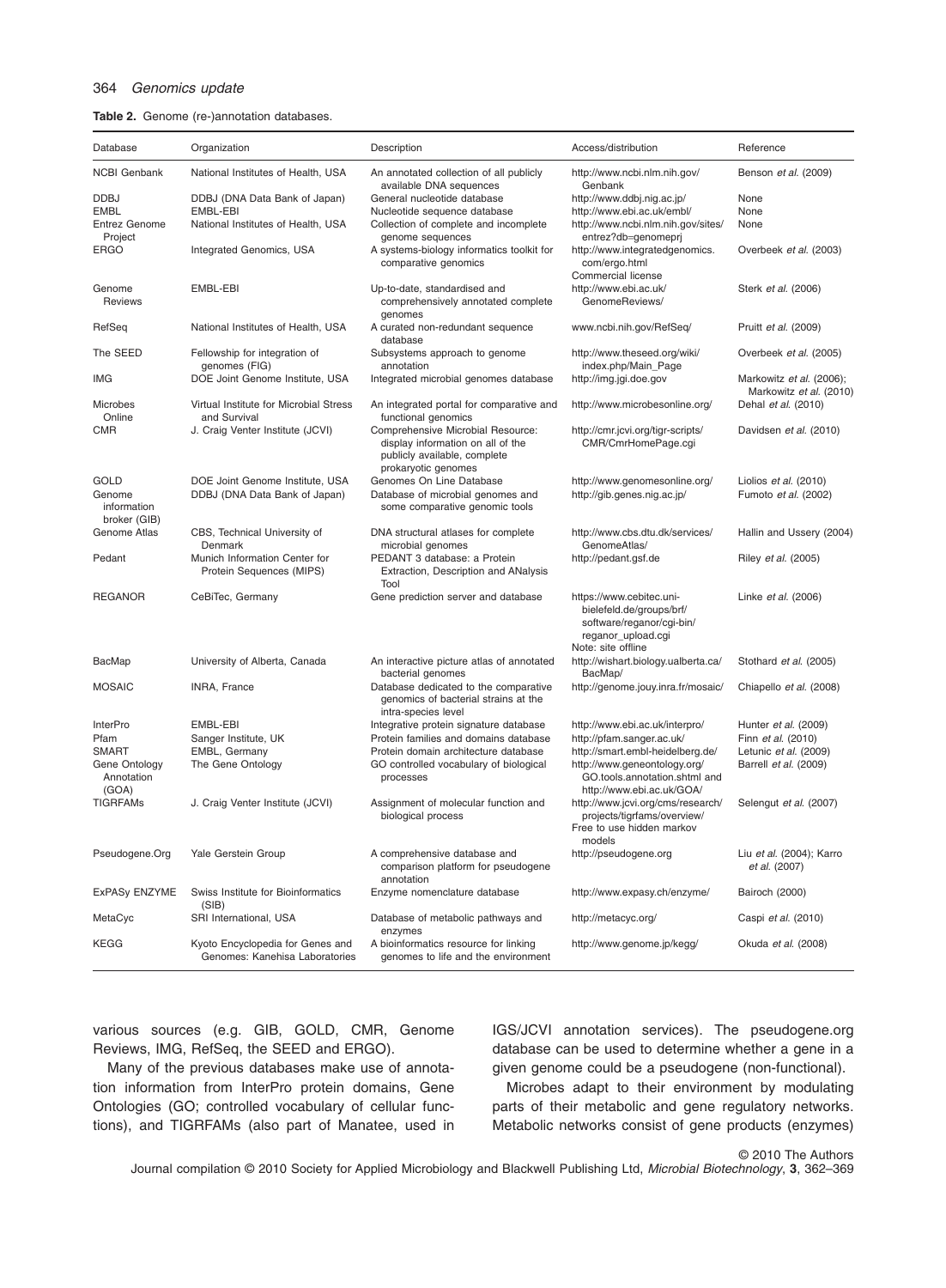

**Fig. 2.** Simplified prokaryotic genome database (PkGDB) relational model composed of three main components: sequence and annotation data (in green), annotation management (in blue) and functional predictions (in purple). Sequences and annotations come from public databanks, sequencing centres and specialized databases focused on model organisms. For genomes of interest, a (re)-annotation process is performed using AMIGene (Bocs *et al*., 2003) and leads to the creation of new 'Genomic Objects'. Each 'Genomic Object' and associated functional prediction results are stored in the PkGDB. The database architecture supports integration of automatic and manual annotations, and management of a history of annotations and sequence updates. Reproduced from Vallenet and colleagues (2006).

that catalyse chemical reactions where metabolic compounds are (re)used. The Enzyme Commission (EC) number is a way of classifying enzyme activity, using a nomenclature with specific numbers that are organized hierarchically to indicate the catalysed chemical reaction (ExPASy). Both the KEGG and MetaCyc databases describe the relation of gene products to metabolic pathways. In addition to (curated) annotation information, a few databases also offer bioinformatics and/or visualisation tools for comparative genomics, e.g. MOSAIC, CMR, the Seed, ERGO, GIB, xBASE, MicrobesOnline and BacMap.

### **(Re)-annotation pipelines**

Many of the afore-mentioned databases contain annotation information that is generated by gene annotation pipelines. Table 3 lists annotation pipelines that are either offered as a service or that can be downloaded and installed locally. Locally running pipelines (AGMIAL, DIYA, Restauro-G, GenVar, SABIA, MAGPIE and GenDB) have the advantage that data can be kept confidential and that the annotation process is run on local hardware, ensuring reproducible annotation times. On-line services (IGS, IMG, JCVI, IGS, RAST, xBASE, BASys) have the advantage of simplicity and little time investment. Curation of the annotation results requires constant user interaction to view the genes in context of different annotation information. The JCVI and IGS services both use the (formerly known as TIGR) Manatee pipeline, which also uses the TIGRFAMs to detect functional domains in protein sequences. They offer the user the possibility to view and alter annotations in the respective databases they use. Similar functionality is offered by MAGE (which uses the MicroScope database) (Fig. 2), IMG-ER (uses the IMG data model as basis) and RAST (based on the Seed). The commercially available Pedant-Pro pipeline is based on the Pedant annotation pipeline with various enhancements. Usability of the MiGAP and ATCUG annotation pipelines could not be judged by us due to unavailable software (ATCUG) or website language in Japanese (MiGAP). The Taverna work-flow system allows to link different web services, and has the advantage that it can be adapted by experienced bioinformaticians. Assigning genes to metabolic pathways can be done using the KAAS service (Table 3), which annotates gene products by assigning EC numbers based on amino acid similarity to gene products with known EC numbers.

Once gene annotations have been determined, they can be checked for inaccurate or missing gene annotations using MICheck. Hsiao and colleagues (2010) describe an algorithm for policing gene annotations, which looks for genes with poor genomic correlations with their network neighbours, and are likely to represent annotation errors. They applied their approach to identify misannotations of *B. subtilis*. The Artemis generic visualisation tool can be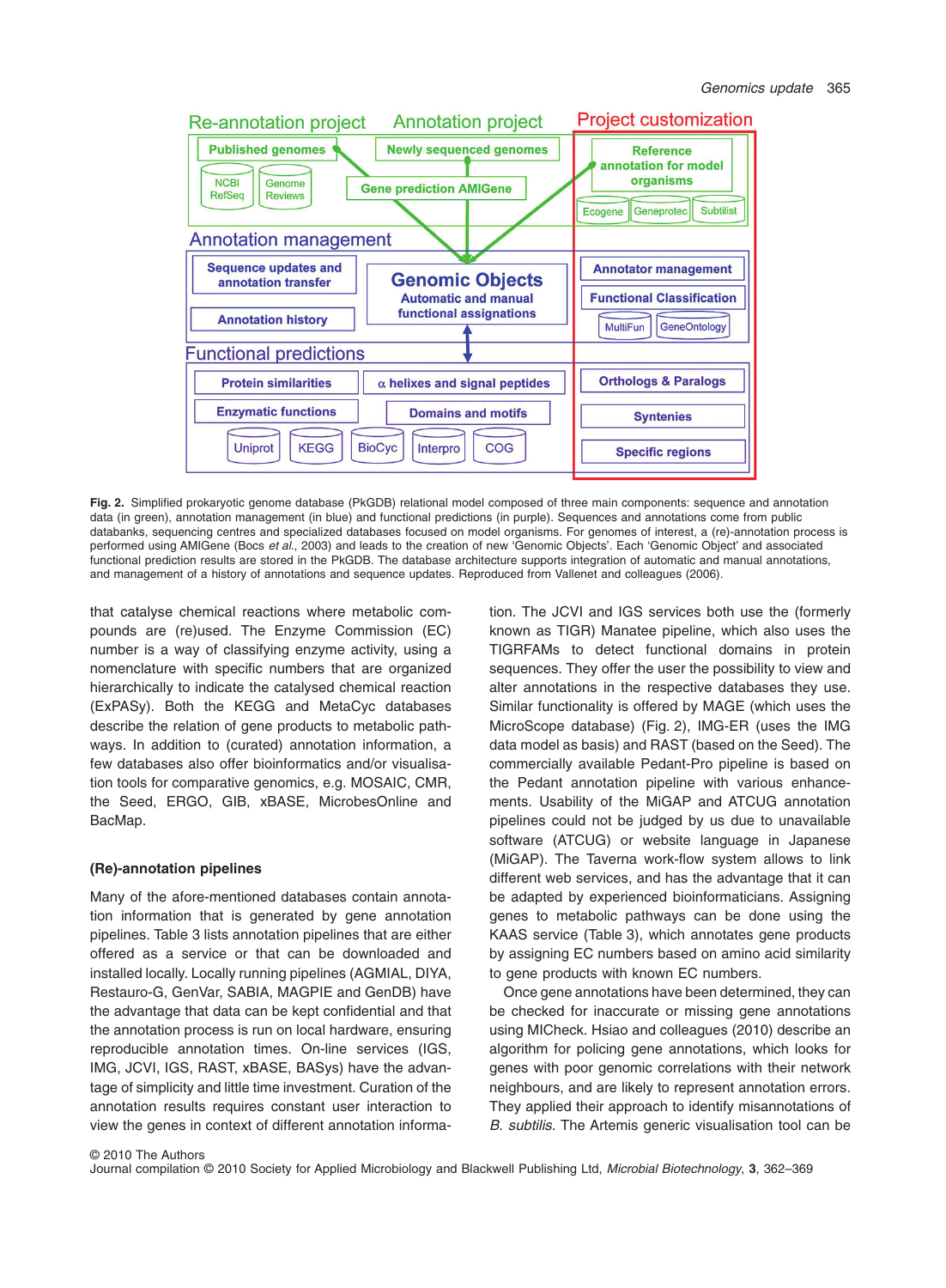**Table 3.** Genome (re-)annotation pipelines.

| Pipeline                          | Organization                                           | Description                                                                                                                                  | Access/distribution                                                                                                 | Reference                                                                         |
|-----------------------------------|--------------------------------------------------------|----------------------------------------------------------------------------------------------------------------------------------------------|---------------------------------------------------------------------------------------------------------------------|-----------------------------------------------------------------------------------|
| <b>IGS</b>                        | University of Maryland                                 | A FREE resource for genomics<br>researchers and educators<br>bringing advanced<br>bioinformatics tools to the lab<br>bench and the classroom | http://ae.igs.umaryland.edu/cgi/<br>index.cgi<br>Free service                                                       | None                                                                              |
| <b>JCVI</b> annotation<br>service | J. Craig Venter Institute (JCVI)                       | Free to use genome annotation<br>service                                                                                                     | http://www.jcvi.org/cms/research/<br>projects/annotation-service/<br>overview/<br>Free to use annotation service    | None                                                                              |
| <b>MiGAP</b>                      | Database Center for Life<br>Sciences (DBCLS)           | Microbial Genome Annotation<br>Pipeline (MiGAP) for diverse<br>users                                                                         | http://migap.lifesciencedb.jp/<br>Note: site is in Japanese                                                         | http://www.jsbi.org/modules/<br>journal1/index.php/GIW09/<br>Poster/GIW09S001.pdf |
| MaGe/MicroScope                   | <b>GENOSCOPE</b>                                       | Magnifying Genomes: microbial<br>genome annotation system                                                                                    | http://www.genoscope.cns.fr/agc/<br>mage<br>Free service                                                            | Vallenet et al. (2006); Vallenet<br><i>et al.</i> (2009)                          |
| <b>BASys</b>                      | University of Alberta, Canada                          | A web server for bacterial<br>genome annotation                                                                                              | http://wishart.biology.<br>ualberta.ca/basys/<br>Free to use                                                        | Van Domselaar et al. (2005)                                                       |
| <b>RAST</b>                       | Fellowship for Integration of<br>Genomes (FIG)         | The RAST Server: Rapid<br>Annotations using<br>Subsystems Technology<br>based on the Seed                                                    | http://rast.nmpdr.org/<br>Free to use service                                                                       | Aziz et al. (2008)                                                                |
| <b>xBASE</b>                      | University of Birmingham, UK                           | Bacterial genome annotation<br>service                                                                                                       | http://xbase.ac.uk/annotation/<br>Free to use service                                                               | Chaudhuri et al. (2008)                                                           |
| IMG ER                            | Joint Genome Institute (JGI)                           | A system for microbial genome<br>annotation expert review and<br>curation                                                                    | http://img.jgi.doe.gov/er<br>Free service                                                                           | Markowitz et al. (2009)                                                           |
| GenVar                            | Virginia Bioinformatics Institute                      | Bacterial gene annotation and<br>comparative genomics<br>pipeline                                                                            | http://patric.vbi.vt.edu/<br>downloads/software/GenVar<br>Free for non-commercial use                               | Yu <i>et al.</i> (2007)                                                           |
| Pedant-Pro                        | <b>Biomax</b>                                          | Genome analysis package for<br>comprehensive analysis of<br>DNA and protein sequences                                                        | http://www.biomax.de/products/<br>pedantpro.php<br>Commercial license                                               | Frishman et al. (2001)                                                            |
| AGMIAL                            | INRA, France                                           | An annotation strategy for<br>prokaryote genomes as a<br>distributed system                                                                  | http://genome.jouy.inra.fr/agmial/<br>Open source license                                                           | Bryson et al. (2006)                                                              |
| GenDB                             | CeBiTec, Germany                                       | Bacterial annotation system                                                                                                                  | http://www.cebitec.<br>uni-bielefeld.de/groups/brf/<br>software/gendb_info/<br>Free to use, stand-alone<br>software | Meyer et al. (2003)                                                               |
| <b>DIYA</b>                       | <b>DIY Genomics Consortium</b>                         | A bacterial annotation pipeline<br>for any genomics lab                                                                                      | https://sourceforge.net/projects/<br>diyg/<br>Free to use, stand-alone<br>software                                  | Stewart et al. (2009)                                                             |
| <b>SABIA</b>                      | LNCC, Brazil                                           | Bacterial annotation system                                                                                                                  | http://www.sabia.lncc.br/<br>Free to use, stand-alone<br>software                                                   | Almeida et al. (2004)                                                             |
| <b>MAGPIE</b>                     | Genome Prairie Project, Canada                         | Genome annotation system                                                                                                                     | http://magpie.ucalgary.ca/<br>Free to use, stand-alone<br>software                                                  | Gaasterland and Sensen (1996)                                                     |
| Restauro-G                        | Institute for Advanced<br>Biosciences, Keio University | A Rapid Genome Re-Annotation<br><b>System for Comparative</b><br>Genomics                                                                    | http://restauro-g.iab.keio.ac.jp/<br>Software distributed under the<br>GNU public license                           | Tamaki et al. (2007)                                                              |
| <b>ATUCG</b> system               | Universidade Federal do Rio<br>Grande do Sul, Brasil   | Agent-based environment for<br>automatic annotation of<br>Genomes                                                                            | None<br>Software should be requested at<br>authors                                                                  | Nascimento and Bazzan (2005)                                                      |
| Taverna: annotation<br>of genomes | University of Manchester                               | Interactive genome annotation<br>pipeline.                                                                                                   | http://www.taverna.org.uk/<br>introduction/taverna-in-use/<br>annotation/annotation-of-<br>genomes/                 | Hull et al. (2006)                                                                |
| KAAS                              | Kyoto Encyclopedia for Genes<br>and Genomes (KEGG)     | <b>KEGG</b> automated annotation<br>service for metabolic<br>pathways                                                                        | http://www.genome.jp/tools/kaas/<br>Free to use service                                                             | Moriya et al. (2007)                                                              |

used for manual editing of annotation (Rutherford *et al*., 2000). Prior to submission of a DNA sequence and annotation to the NCBI genome database, the NCBI Sequin service ([http://www.ncbi.nlm.nih.gov/projects/](http://www.ncbi.nlm.nih.gov/projects/Sequin) [Sequin/\) a](http://www.ncbi.nlm.nih.gov/projects/Sequin)lso facilitates checking gene annotations, making sure that certain standards and formats are used.

## **Comparison of automatic annotation pipelines**

Genome annotations are accumulating rapidly and most genome centres depend heavily on automated annotation systems. But rarely has their output been systematically compared to determine accuracy and inherent errors.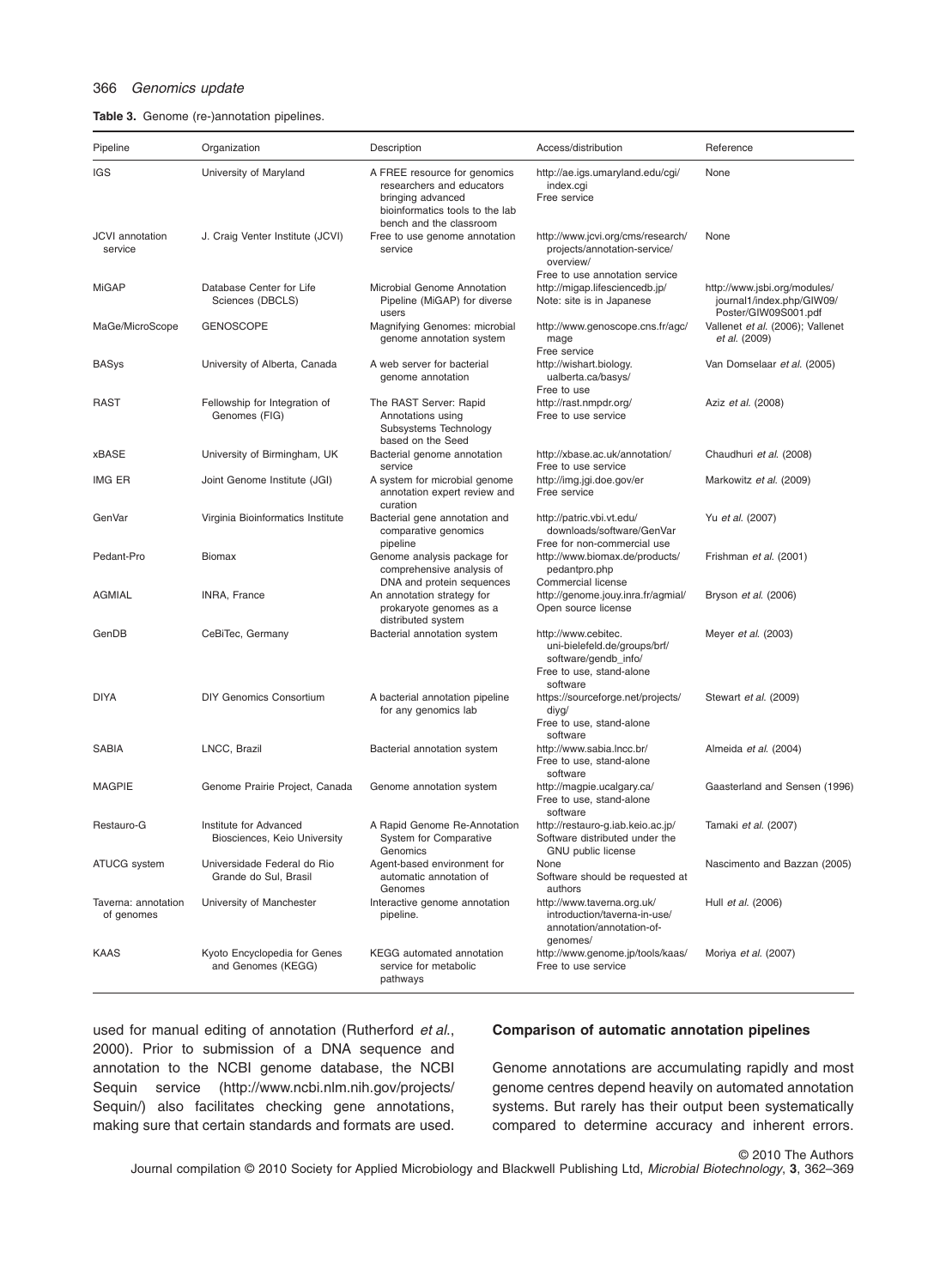

**Fig. 3.** Venn diagram of comparison of gene prediction in *Halorhabdus utahensis* using the RAST, IMG and JCVI automated annotation services. The diagram shows the number of predicted protein-coding genes that share start site and stop site with the other annotations. Overlapping regions indicate genes having exact matches between annotations. Adapted from Bakke and colleagues (2009).

(Bakke and colleagues (2009) compared the automatic genome annotation services IMG, RAST and JCVI, and found considerable differences in gene calls (Fig. 3), features and ease of use. Each service provided multiple unique start sites and gene product calls as well as mistakes. They argue that the most efficient way to substantially decrease annotation error is to compare results from multiple annotation services. Aggregating data and displaying discrepancies between annotations should resolve many possible errors including false positives, uncalled genes, genes without a predicted function, incorrectly predicted functions and incorrect start sites. To accomplish multi-annotation comparison, information must be interchangeable between annotation services, and software should be built to connect annotations in a manner that promotes easy human review. Tools that cross-query annotations and provide side-by-side comparisons that include genomic context and multiple functional annotations will aid the user and decrease the amount of time required to make an accurate correction, i.e. to decrease manual curation time.

## **Future**

Clearly, standardization of ORF calling and annotation (and re-annotation of published genomes) is of utmost importance. A few standard operating procedures for genome annotation have already been proposed in recent years (Angiuoli *et al*., 2008; Mavromatis *et al*., 2009). Still, we are a long way from achieving that goal, and it is unlikely we will ever be able to weed out all the incorrect gene calls and inherited annotations that are abundant in present genome databases. The contents of NCBI GenBank can only be changed by the original submitters, and that rarely happens. So be aware that a BLAST search against GenBank may retrieve very outdated or incorrectly inherited annotations. It is wiser to BLAST against curated genome databases, but there are so many to choose from (Table 2), and we clearly need tools to compare annotations from different curated databases.

Re-annotation of genomes is a never-ending process, and any current genome annotation is only a snap-shot. New information emerges almost every day from re-sequencing, experimentation (e.g. transcriptomics, proteomics, phenotypic tests, gene knock-outs), comparative genomics, etc. Salzberg (2007) has proposed that a 'genome wiki' might provide just the solution we need for genome annotation. A wiki would allow the community of experts to work out the best name for each gene, to indicate uncertainty where appropriate, to include experimental evidence, to discuss alternative annotations, and to continuously update annotations. Although wikis will not (and should not) supplant well-curated model-organism databases, for the majority of species they might represent our best chance for creating accurate, up-to-date genome annotation.

And if you are really serious about updating your annotations, don't forget to re-sequence your original strains using next-generation sequencing, at least if you can still find them in your freezer!

#### **Acknowledgements**

This project was carried out within the research programmes of the Kluyver Centre for Genomics of Industrial Fermentation and the Netherlands Bioinformatics Centre, which are part of the Netherlands Genomics Initiative/Netherlands Organization for Scientific Research.

#### **References**

- Almeida, L.G., Paixao, R., Souza, R.C., Costa, G.C., Barrientos, F.J., Santos, M.T., *et al*. (2004) A system for automated bacterial (genome) integrated annotation – SABIA. *Bioinformatics* **20:** 2832–2833.
- Altschul, S.F., Madden, T.L., Schaffer, A.A., Zhang, J., Zhang, Z., Miller, W., and Lipman, D.J. (1997) Gapped BLAST and PSI-BLAST: a new generation of protein database search programs. *Nucleic Acids Res* **25:** 3389–3402.
- Angiuoli, S.V., Gussman, A., Klimke, W., Cochrane, G., Field, D., Garrity, G., *et al*. (2008) Toward an online repository of Standard Operating Procedures (SOPs) for (meta)genomic annotation. *OMICS* **12:** 137–141.
- Aziz, R.K., Bartels, D., Best, A.A., DeJongh, M., Disz, T., Edwards, R.A., *et al*. (2008) The RAST Server: rapid annotations using subsystems technology. *BMC Genomics* **9:** 75.

© 2010 The Authors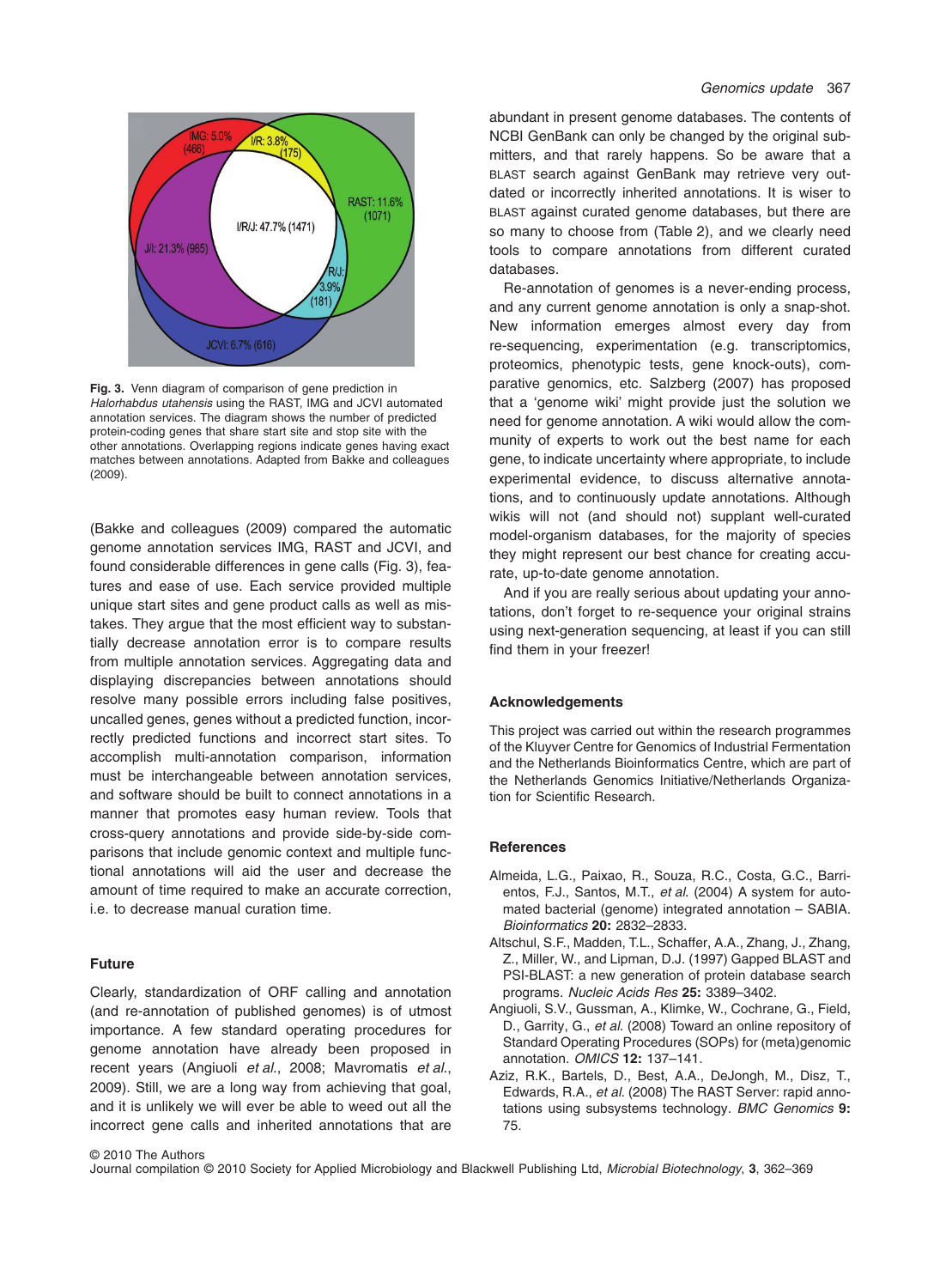- Bairoch, A. (2000) The ENZYME database in 2000. *Nucleic Acids Res* **28:** 304–305.
- Bakke, P., Carney, N., Deloache, W., Gearing, M., Ingvorsen, K., Lotz, M., *et al*. (2009) Evaluation of three automated genome annotations for *Halorhabdus utahensis*. *PLoS One* **4:** e6291.
- Barbe, V., Cruveiller, S., Kunst, F., Lenoble, P., Meurice, G., Sekowska, A., *et al*. (2009) From a consortium sequence to a unified sequence: the *Bacillus subtilis* 168 reference genome a decade later. *Microbiology* **155:** 1758–1775.
- Barrell, D., Dimmer, E., Huntley, R.P., Binns, D., O'Donovan, C., and Apweiler, R. (2009) The GOA database in 2009 – an integrated Gene Ontology Annotation resource. *Nucleic Acids Res* **37:** D396–D403.
- Benson, D.A., Karsch-Mizrachi, I., Lipman, D.J., Ostell, J., and Sayers, E.W. (2009) GenBank. *Nucleic Acids Res* **37:** D26–D31.
- Bocs, S., Cruveiller, S., Vallenet, D., Nuel, G., and Medigue, C. (2003) AMIGene: Annotation of MIcrobial Genes. *Nucleic Acids Res* **31:** 3723–3726.
- Bryson, K., Loux, V., Bossy, R., Nicolas, P., Chaillou, S., van de Guchte, M., *et al*. (2006) AGMIAL: implementing an annotation strategy for prokaryote genomes as a distributed system. *Nucleic Acids Res* **34:** 3533–3545.
- Camus, J.C., Pryor, M.J., Medigue, C., and Cole, S.T. (2002) Re-annotation of the genome sequence of Mycobacterium tuberculosis H37Rv. *Microbiology* **148:** 2967–2973.
- Caspi, R., Altman, T., Dale, J.M., Dreher, K., Fulcher, C.A., Gilham, F., *et al*. (2010) The MetaCyc database of metabolic pathways and enzymes and the BioCyc collection of pathway/genome databases. *Nucleic Acids Res* **38:** D473– D479.
- Chaudhuri, R.R., Loman, N.J., Snyder, L.A., Bailey, C.M., Stekel, D.J., and Pallen, M.J. (2008) xBASE2: a comprehensive resource for comparative bacterial genomics. *Nucleic Acids Res* **36:** D543–D546.
- Chiapello, H., Gendrault, A., Caron, C., Blum, J., Petit, M.A., and EI Karoui, M., (2008) MOSAIC: an online database dedicated to the comparative genomics of bacterial strains at the intra-species level. *BMC Bioinformatics* **9:** 498.
- Christie, K.R., Weng, S., Balakrishnan, R., Costanzo, M.C., Dolinski, K., Dwight, S.S., *et al*. (2004) Saccharomyces Genome Database (SGD) provides tools to identify and analyze sequences from *Saccharomyces cerevisiae* and related sequences from other organisms. *Nucleic Acids Res* **32:** D311–D314.
- Davidsen, T., Beck, E., Ganapathy, A., Montgomery, R., Zafar, N., Yang, Q., *et al*. (2010) The comprehensive microbial resource. *Nucleic Acids Res* **38:** D340–D345.
- Dehal, P.S., Joachimiak, M.P., Price, M.N., Bates, J.T., Baumohl, J.K., Chivian, D., *et al*. (2010) MicrobesOnline: an integrated portal for comparative and functional genomics. *Nucleic Acids Res* **38:** D396–D400.
- Delcher, A.L., Harmon, D., Kasif, S., White, O., and Salzberg, S.L. (1999) Improved microbial gene identification with GLIMMER. *Nucleic Acids Res* **27:** 4636–4641.
- Eddy, S.R. (1998) Profile hidden Markov models. *Bioinformatics* **14:** 755–763.
- Finn, R.D., Mistry, J., Tate, J., Coggill, P., Heger, A., Pollington, J.E., *et al*. (2010) The Pfam protein families database. *Nucleic Acids Res* **38:** D211–D222.
- Frishman, D., Albermann, K., Hani, J., Heumann, K., Metanomski, A., Zollner, A., and Mewes, H.W. (2001) Functional and structural genomics using PEDANT. *Bioinformatics* **17:** 44–57.
- Fumoto, M., Miyazaki, S., and Sugawara, H. (2002) Genome Information Broker (GIB): data retrieval and comparative analysis system for completed microbial genomes and more. *Nucleic Acids Res* **30:** 66–68.
- Gaasterland, T., and Sensen, C.W. (1996) MAGPIE: automated genome interpretation. *Trends Genet* **12:** 76–78.
- Gundogdu, O., Bentley, S.D., Holden, M.T., Parkhill, J., Dorrell, N., and Wren, B.W. (2007) Re-annotation and re-analysis of the *Campylobacter jejuni* NCTC11168 genome sequence. *BMC Genomics* **8:** 162.
- Hallin, P.F., and Ussery, D.W. (2004) CBS Genome Atlas Database: a dynamic storage for bioinformatic results and sequence data. *Bioinformatics* **20:** 3682–3686.
- Hsiao, T.L., Revelles, O., Chen, L., Sauer, U., and Vitkup, D. (2010) Automatic policing of biochemical annotations using genomic correlations. *Nat Chem Biol* **6:** 34–40.
- Hull, D., Wolstencroft, K., Stevens, R., Goble, C., Pocock, M.R., Li, P., and Oinn, T. (2006) Taverna: a tool for building and running workflows of services. *Nucleic Acids Res* **34:** W729–W732.
- Hunter, S., Apweiler, R., Attwood, T.K., Bairoch, A., Bateman, A., Binns, D., *et al*. (2009) InterPro: the integrative protein signature database. *Nucleic Acids Res* **37:** D211– D215.
- Karro, J.E., Yan, Y., Zheng, D., Zhang, Z., Carriero, N., Cayting, P., *et al*. (2007) Pseudogene.org: a comprehensive database and comparison platform for pseudogene annotation. *Nucleic Acids Res* **35:** D55–D60.
- Kunst, F., Ogasawara, N., Moszer, I., Albertini, A.M., Alloni, G., Azevedo, V., *et al*. (1997) The complete genome sequence of the gram-positive bacterium *Bacillus subtilis*. *Nature* **390:** 249–256.
- Lechat, P., Hummel, L., Rousseau, S., and Moszer, I. (2008) GenoList: an integrated environment for comparative analysis of microbial genomes. *Nucleic Acids Res* **36:** D469–D474.
- Letunic, I., Doerks, T., and Bork, P. (2009) SMART 6: recent updates and new developments. *Nucleic Acids Res* **37:** D229–D232.
- Linke, B., McHardy, A.C., Neuweger, H., Krause, L., and Meyer, F. (2006) REGANOR: a gene prediction server for prokaryotic genomes and a database of high quality gene predictions for prokaryotes. *Appl Bioinformatics* **5:** 193– 198.
- Liolios, K., Chen, I.M., Mavromatis, K., Tavernarakis, N., Hugenholtz, P., Markowitz, V.M., and Kyrpides, N.C. (2010) The Genomes On Line Database (GOLD) in 2009: status of genomic and metagenomic projects and their associated metadata. *Nucleic Acids Res* **38:** D346–D354.
- Liu, Y., Harrison, P.M., Kunin, V., and Gerstein, M. (2004) Comprehensive analysis of pseudogenes in prokaryotes: widespread gene decay and failure of putative horizontally transferred genes. *Genome Biol* **5:** R64.
- Lukashin, A.V., and Borodovsky, M. (1998) GeneMark.hmm: new solutions for gene finding. *Nucleic Acids Res* **26:** 1107–1115.

© 2010 The Authors